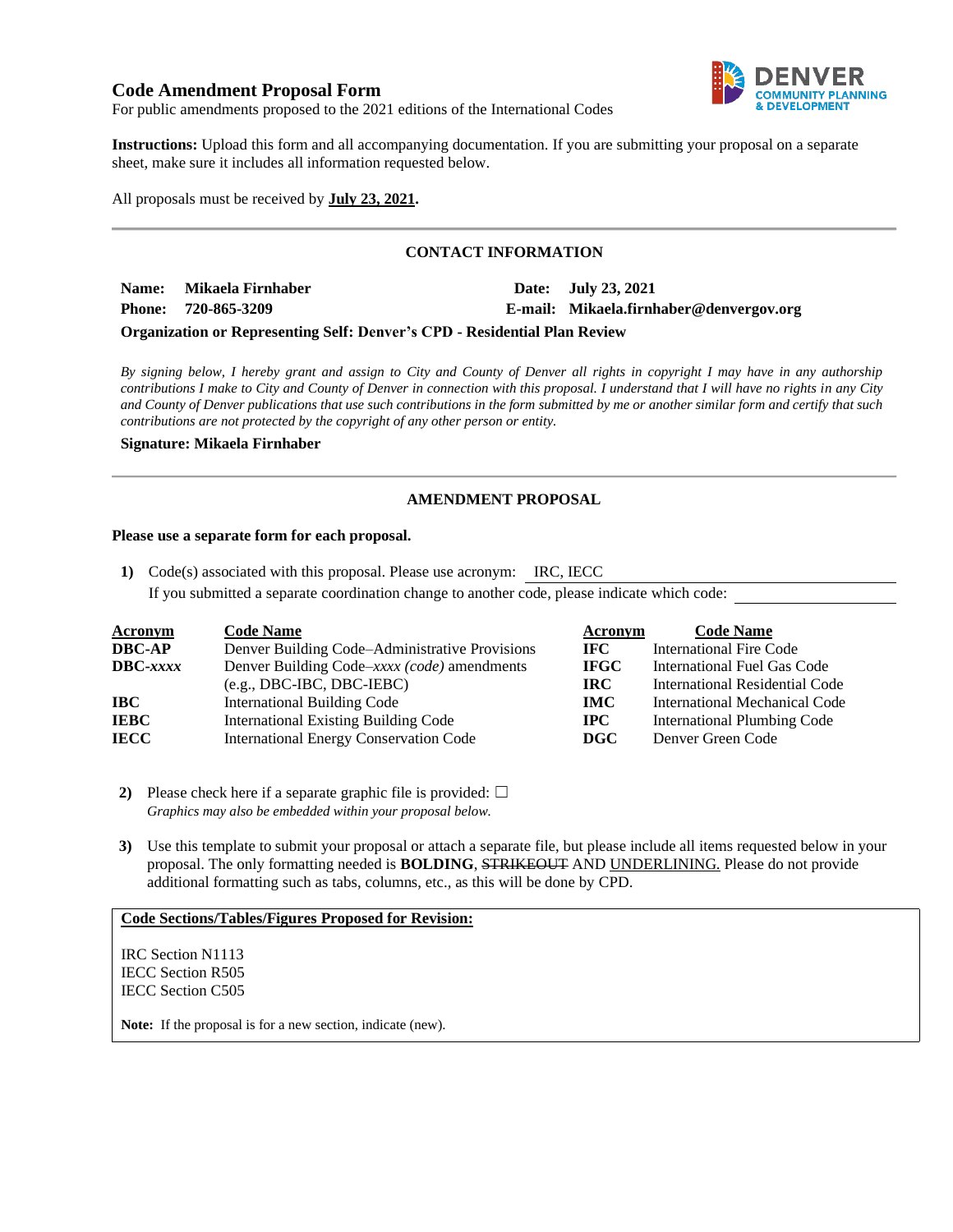### **Proposal:**

See attached.

#### **Supporting Information:**

#### **Purpose:**

This proposal clarifies the change of occupancy requirements in Chapter 11 of the IRC and in the commercial and residential provisions of the IECC. The proposal adapts Denver's amendment to Section C505 of the IECC and modifies it to address a change in use or occupancy from an IBC structure to an IRC structure and vice versa.

#### **Reasons for IRC Section N1113 and IECC Section R505:**

The City and County of Denver encourages the reuse of structures. In Denver, we often see IBC occupancies converted to IRC uses. The current provisions place an undo hardship on applicants that choose or are considering to reuse a structure. For example, a change in occupancy from an IBC lodging house to a dwelling unit would require an applicant to comply with the requirements of the IECC for new construction. This will often require an applicant to make substantial alterations where the initial scope of the project may have had limited to no proposed alterations. The structure would be required to meet all of the mandatory provisions of the IECC. The residential provisions further clarify that any change in use or occupancy is required to comply with the provisions for additions, alterations, and repairs. This applies to accessory structures being converted to dwelling units. The proposed amendments will provide reviewers and applicants with clear direction as to when a change in use or occupancy requires complete adherence to the IECC provisions for new construction.

### **Reasons for IECC Section C505:**

The proposal clarifies that IRC uses would be in the same energy-demand category as IBC R occupancies. This will clarify the application of IECC Section C505 when there is a change in occupancy from an IRC use to an IBC occupancy.

#### **Substantiation:**

The residential change in occupancy provisions are more restrictive than the commercial change in occupancy requirements. The residential proposal aligns the residential provisions of the IECC with Denver's commercial provisions of the IECC.

### **Referenced Standards:**

**Note:** List any new referenced standards that are proposed to be referenced in the code.

#### **Impact:**

This proposal will require fewer alterations to a structure when a change in occupancy is from a higher-energy demand occupancy to a lower energy-demand occupancy. This reduces design cost and the cost of construction. The proposal is less restrictive than the I-codes.

**Note:** Discuss the impact of this proposal in this section AND indicate the impact of this amendment proposal for each of the following:

- The effect of the proposal on the cost of construction:  $\Box$  Increase  $\boxtimes$  Reduce  $\Box$  No Effect
- The effect of the proposal on the cost of design:  $□$  Increase  $□$  Reduce  $□$  No Effect
	-
- Is the proposal more or less restrictive than the I-codes:  $\Box$  More  $\Box$  Eess  $\Box$  Same
- -

### **Departmental Impact:** (To be filled out by CPD staff)

This proposal will require fewer alterations to a structure when a change in occupancy is from a higher-energy demand occupancy to a lower energy-demand occupancy. This provides a clear table for our team to utilize to determine energy-demand based on occupancy/use. This allows us to provide clear direction to applicants up front without having to require additional documentation to determine energy use. The amendment also clarifies which energy demand category IRC uses fall under.

**Note:** CITY STAFF ONLY. Discuss the impact of this proposal in this section AND indicate the impact of this amendment proposal for each of the following:

• The effect of the proposal on the cost of review:  $\Box$  Increase  $\boxtimes$  Reduce  $\Box$  No Effect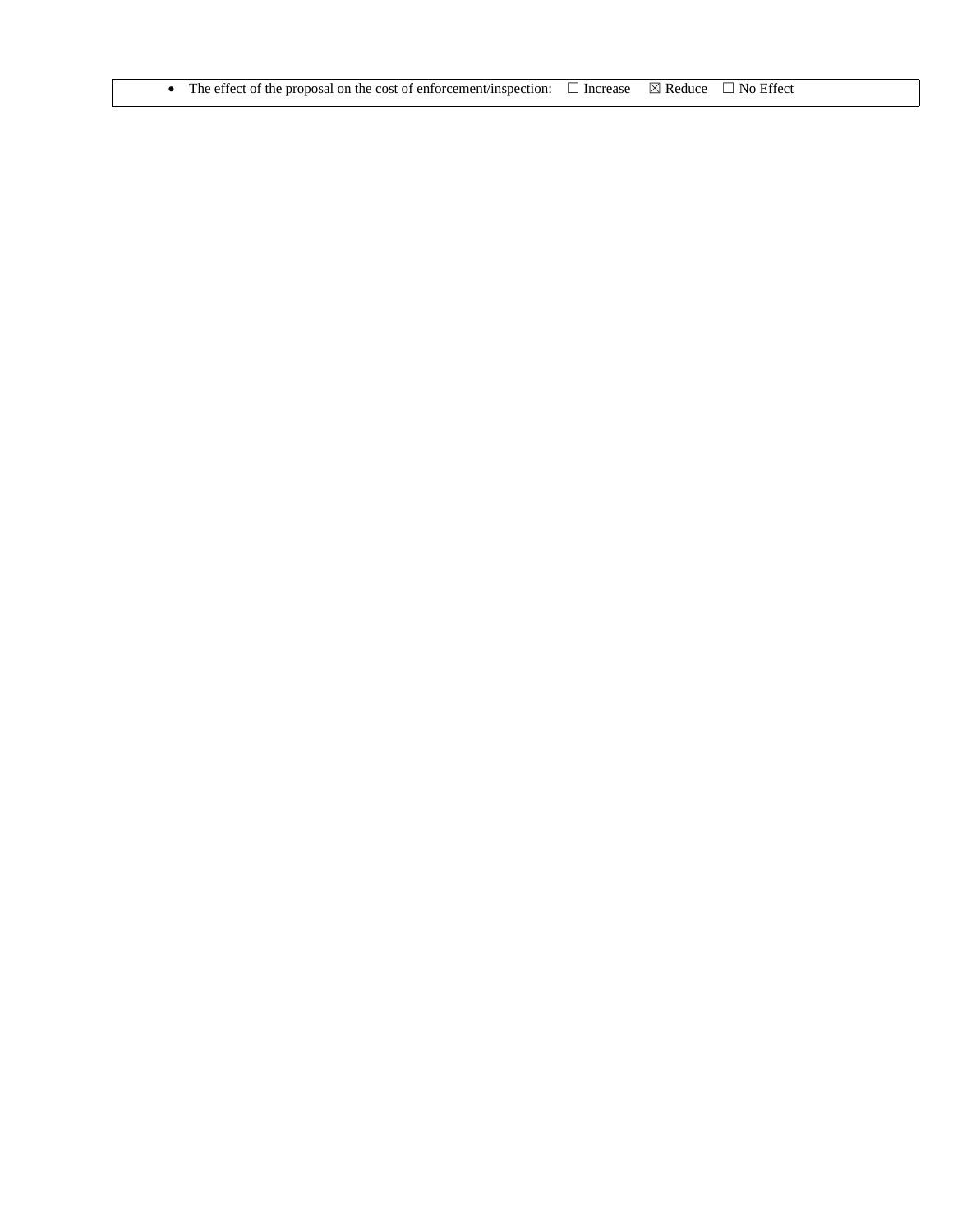# **INTERNATIONAL RESIDENTIAL CODE SECTION N1113 (R505), CHANGE OF OCCUPANCY OR USE**

# **N1113.1 (R505.1) General**

Any space that is converted to a dwelling unit or portion thereof from another use or occupancy shall comply with this chapter.

**Exception:** Where the simulated performance option in Section N1105 (R405) is used to comply with this section, the annual energy cost of the proposed design is permitted to be 110 percent of the annual energy cost allowed by Section N1105.2 (R405.2).

**N1113.1.1 (R505.1.1) Unconditioned space.**

Any unconditioned or low-energy space that is altered to become a conditioned space shall comply with Section N1108 (R408).

# **N1113.1 (R505.1) General.**

Spaces undergoing a change in occupancy or use to a higher energy-demand category (higher number) as shown in Table R505.1 shall comply with the requirements of this chapter for new construction. Any space that is converted to a residential building shall comply with the requirements of this chapter for additions, alterations, and repairs.

## **Exceptions:**

- 1. A change in use or occupancy from a lower-energy demand category to a residential building where it is calculated that it will not result in an increase in demand for fossil fuel and electrical energy.
- 2. Where the Total UA Alternative option in Section N1102.1.5 (R402.1.5) is used to comply with this section, the total building thermal envelope UA shall not be greater than 110 percent of the total UA calculated by using the U-factors in Table R402.1.4.
- 3. Where the total building performance option in Section N1105 (R405) is used to comply with this section, the annual energy cost of the proposed design is permitted to be 110 percent of the annual energy cost allowed by Section N1105.2 (R405.2).

| 1119191 Room              |                                |                           |  |  |  |  |
|---------------------------|--------------------------------|---------------------------|--|--|--|--|
| <b>ENERGY-DEMAND</b>      | <b>IBC OCCUPANCIES</b>         | <b>IRC USES</b>           |  |  |  |  |
| <b>CATEGORY</b>           |                                |                           |  |  |  |  |
| 4 (highest energy-demand) | A, B small assembly space      |                           |  |  |  |  |
|                           | B gym, E, I-4, M               |                           |  |  |  |  |
|                           |                                |                           |  |  |  |  |
|                           | B (except as listed above), I- | All uses permitted in IRC |  |  |  |  |
|                           | 1,                             | structures                |  |  |  |  |
|                           | $I-2$ , $I-3$ , $R$            |                           |  |  |  |  |
| 1 (lowest energy-demand)  | F, H, S                        |                           |  |  |  |  |
|                           |                                |                           |  |  |  |  |

## **TABLE R505.1**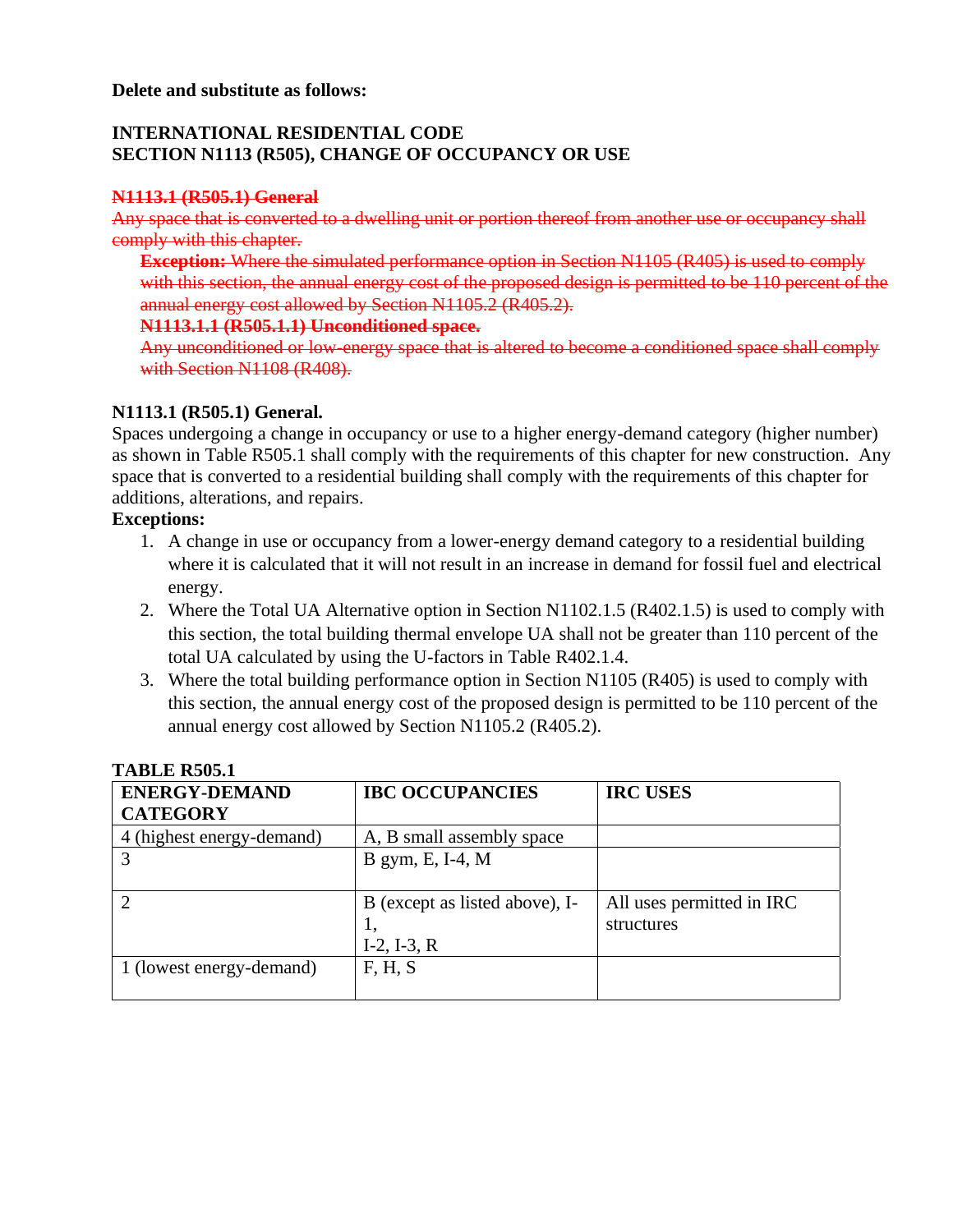## **Delete and substitute as follows:**

## **INTERNATIONAL ENERGY CONSERVATION CODE SECTION R505, CHANGE OF OCCUPANCY OR USE**

## **R505.1 General**

Any space that is converted to a dwelling unit or portion thereof from another use or occupancy shall comply with this chapter.

**Exception:** Where the simulated performance option in Section R405 is used to comply with this section, the annual energy cost of the proposed design is permitted to be 110 percent of the annual energy cost allowed by Section R405.2.

## **N1113.1.1 (R505.1.1) Unconditioned space.**

Any unconditioned or low-energy space that is altered to become a conditioned space shall comply with Section R408.

## **R505.1 General.**

Spaces undergoing a change in occupancy or use to a higher energy-demand category (higher number) as shown in Table R505.1 shall comply with the requirements of this chapter for new construction. Any space that is converted to a residential building shall comply with the requirements of this chapter for additions, alterations, and repairs.

## **Exceptions:**

- 1. A change in use or occupancy from a lower-energy demand category to a residential building where it is calculated that it will not result in an increase in demand for fossil fuel and electrical energy.
- 2. Where the Total UA Alternative option in Section R402.1.5 is used to comply with this section, the total building thermal envelope UA shall not be greater than 110 percent of the total UA calculated by using the U-factors in Table R402.1.4.
- 3. Where the total building performance option in R405 is used to comply with this section, the annual energy cost of the proposed design is permitted to be 110 percent of the annual energy cost allowed by R405.2.

| <b>ENERGY-DEMAND</b>      | <b>IBC OCCUPANCIES</b>         | <b>IRC USES</b>           |  |  |  |
|---------------------------|--------------------------------|---------------------------|--|--|--|
| <b>CATEGORY</b>           |                                |                           |  |  |  |
| 4 (highest energy-demand) | A, B small assembly space      |                           |  |  |  |
|                           | B gym, E, I-4, M               |                           |  |  |  |
|                           |                                |                           |  |  |  |
|                           | B (except as listed above), I- | All uses permitted in IRC |  |  |  |
|                           | 1,                             | structures                |  |  |  |
|                           | $I-2$ , $I-3$ , $R$            |                           |  |  |  |
| 1 (lowest energy-demand)  | F, H, S                        |                           |  |  |  |
|                           |                                |                           |  |  |  |

### **TABLE R505.1**